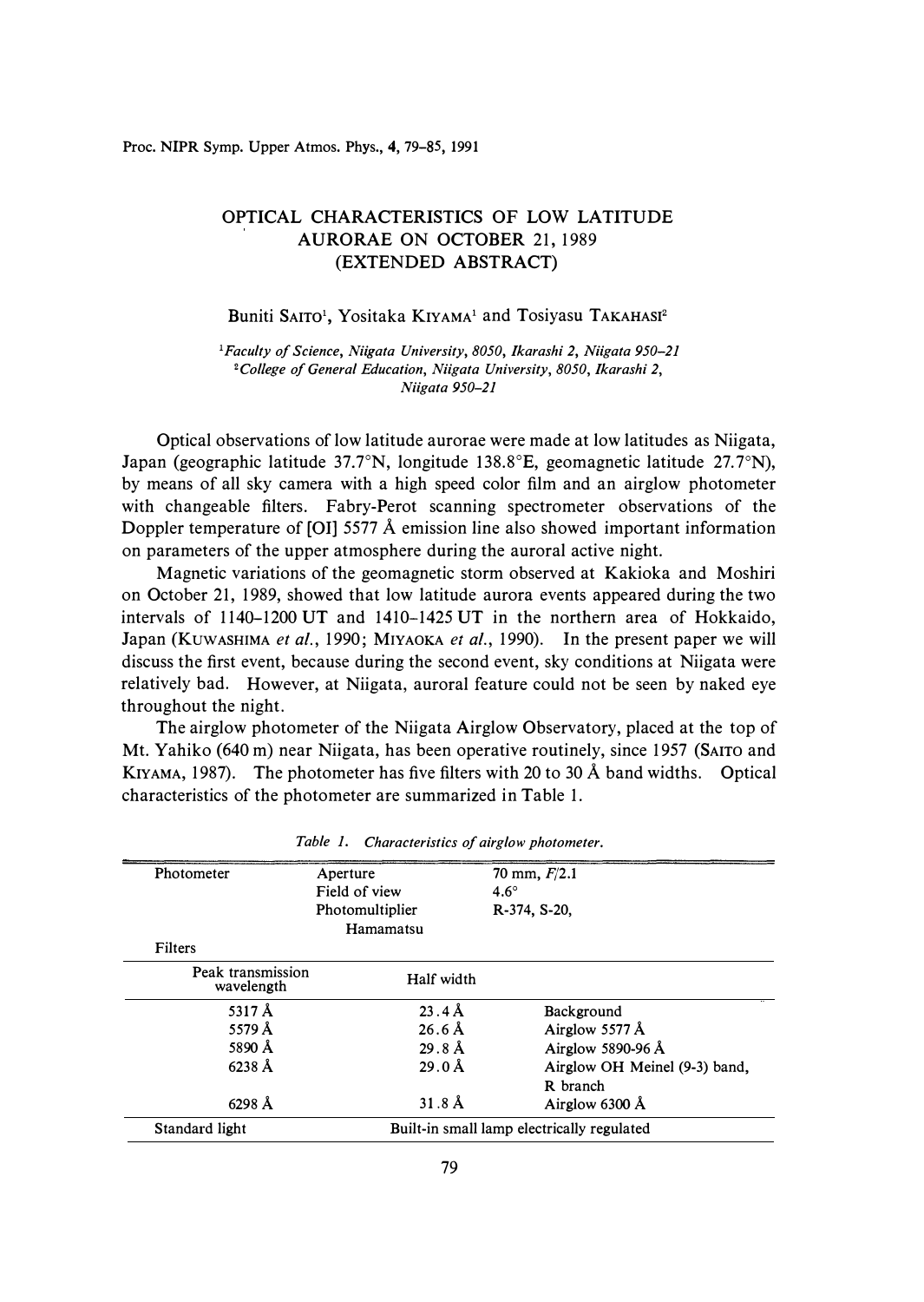

**5577Ao** *Fig. 1. Time variations of airglow intensity* **6300A**  $\mu$ *photometrically observed in the zenith* direction. The auroral active period is indicated by a solid line on the abscissa. • **.S 100** • *Observations were made at the Niigata Airglow Observatory, Niigata University,*<br>*at Mt. Yahiko near Niigata.*<br>14 15

As shown in Fig. 1, auroral emissions of 6300 Å of [OI] (<sup>1</sup>D-<sup>3</sup>P) and 5577 Å of (<sup>1</sup>S-1D) certainly appeared during 1140-1230 UT. Photometrical observations of airglow in the zenith direction showed small increases of 80 Rayleighs of 6300 A emission line in the maximum phase of aurorae. The other emissions of 5890  $\AA$  of Na I ( ${}^{2}P-{}^{2}S$ ) and 6238  $\AA$  of OH Meinel (9-3) band R branch could not be identified by the photometer, so that they are not shown in Fig. 1.

All sky photographs obtained at Niigata indicate almost uniform brightness with enhanced red color and without any dynamical motions. Rayed structures with colors of white and yellow were not detected by the all sky camera.

Figures 2.1 and 2.2 show one of the five all sky photographs of low latitude aurorae taken by a Nikon Fish Eye Lens of  $f = 8$  mm and  $F/2.8$  with Kodak Ektachrome P 800/1600 films. Start and exposure times of the five photographs of aurorae are listed in Table 2. Aurorae appeared fortunately above the Japan Sea, without contaminations from city lights of Niigata. The sky was very clear during the main phase of geomagnetic storm around 1145 UT. The auroral photographs also show fairy clear Milky Way lights as shown in Fig. 3.

Five isophotes of the auroral displays listed in Table 2 are shown in Fig. 4. They are obtained from the Joyce Loebl Microdensitometer traces of monochromatic films which are made from the original color films through a red color filter of Fuji SC 64. Clouded structures on the original photographs of Fig. 2 are interporated, and effects of scattered city lights are eliminated after comparing them with the night photographs without aurora. Intensities are calibrated with the results of airglow intensities of 6300 A photometrically observed in the same night. Corrections are carried out for the lower atmospheric extinctions and for deformations of the projected pattern on the film.

During the period of maximum activity of low-latitude aurorae, *i.e.,* 1140-1200 UT, a series of five photos were obtained by all sky camera. Distinct red color displays of aurorae appeared around geomagnetic north at Niigata, and their forms were diffused arc. The brightness of aurorae was approximately uniform, and the intensity amounted even to above 10 kR for [01] 6300 A around the maximum stage.

Doppler temperatures of the airglow [OI] 5577 Å line were observed by the Fabry-Perot Piezo Electric scanning spectrometer in the night of the low-latitude aurorae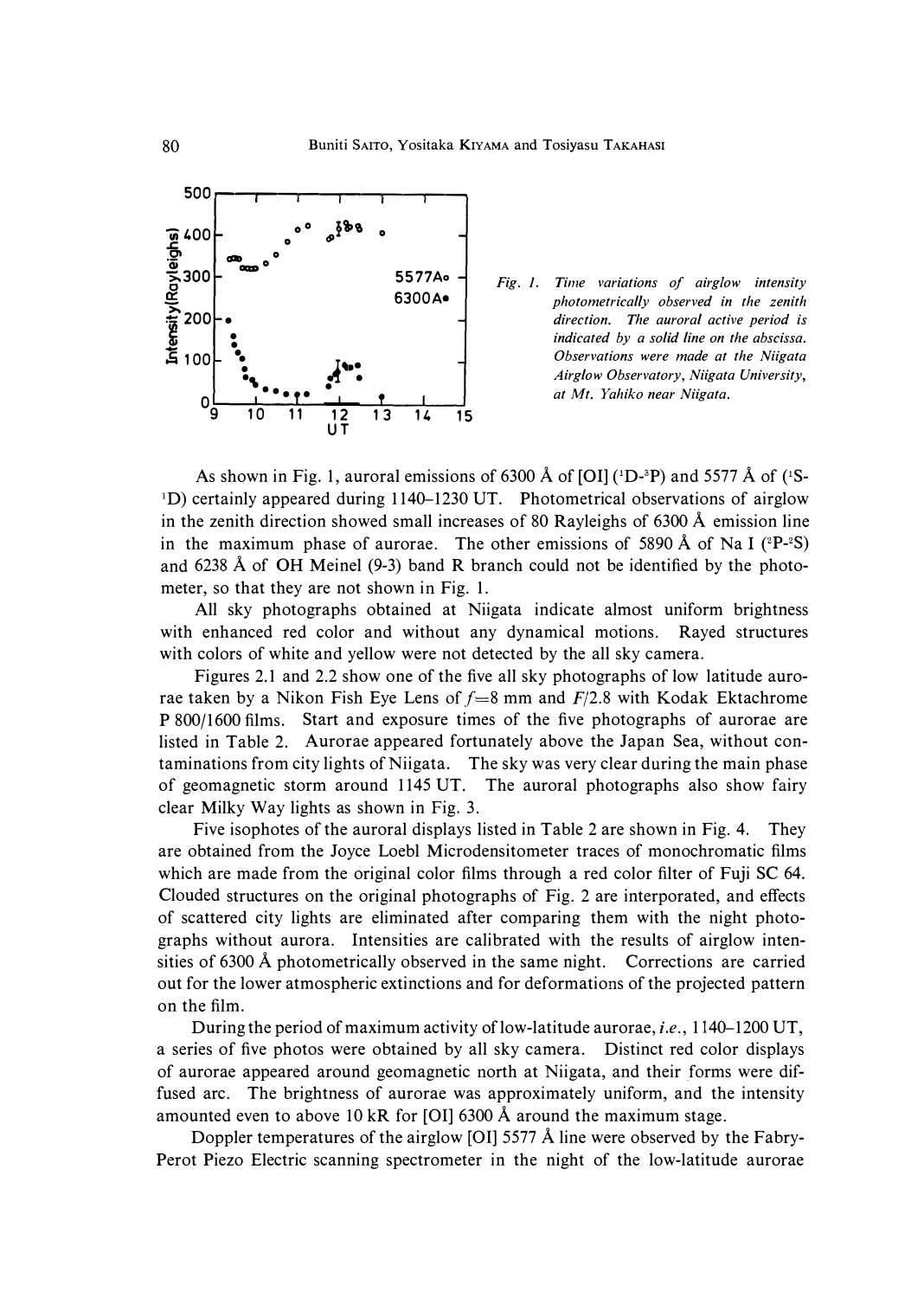

*Fig. 2.1. All sky photograph of low latitude aurorae at the most active period of geomagnetic disturbances 1145-1147 UT on October 21, 1989.* 



*Fig. 2.2. An enlarged photograph of Fig. 2.1.*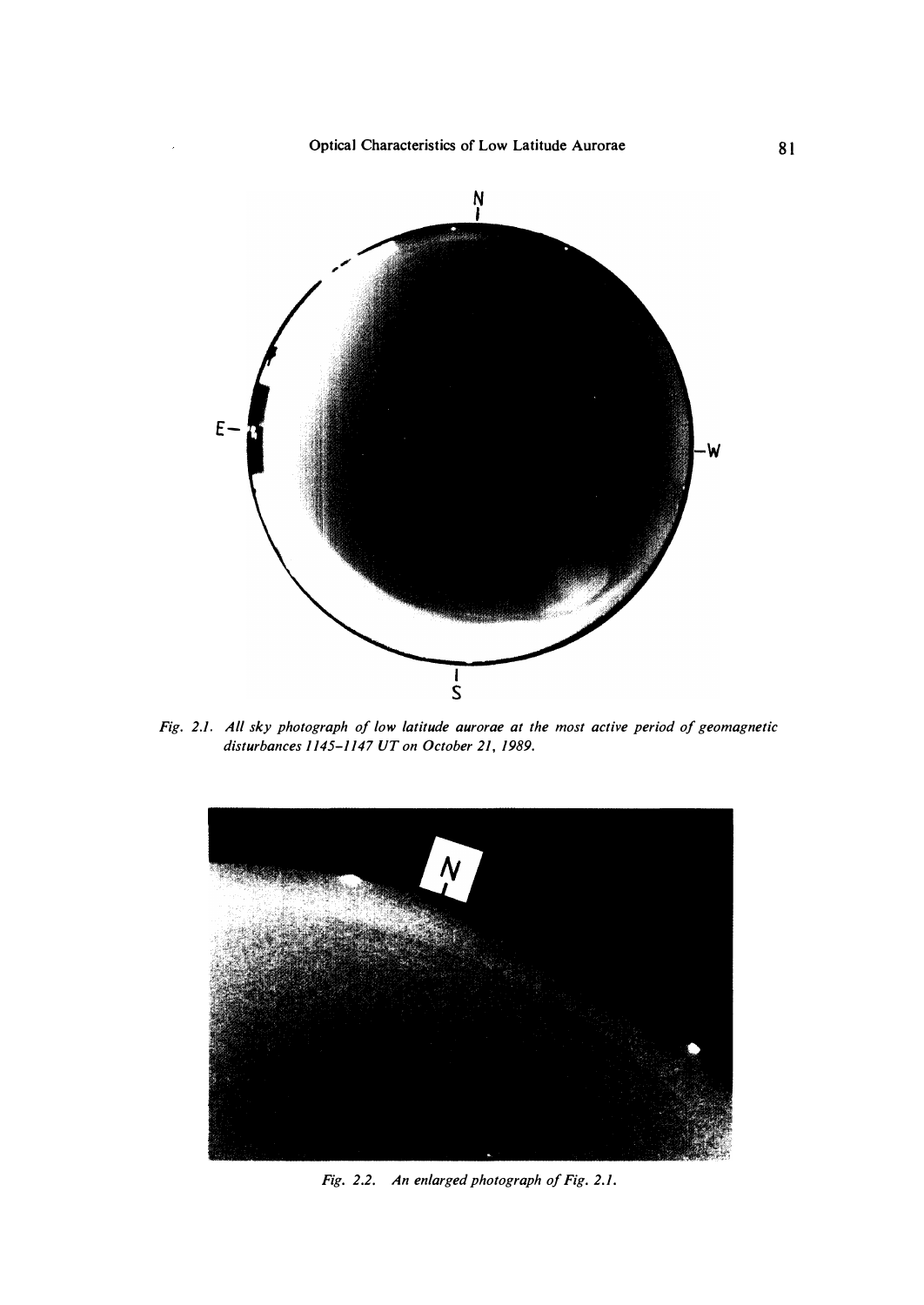

*Fig. 3. Schematic illustration of the all sky photograph of aurorae in Fig. 2.1, where clear red color features extend to 16° above the horizon in the E-W width of about 50° . Japan Sea, city lights of Niigata and Milky Way are illustrated in the figure. The large arrow at the edge of the horizon circle indicates the geomagnetic north.* 

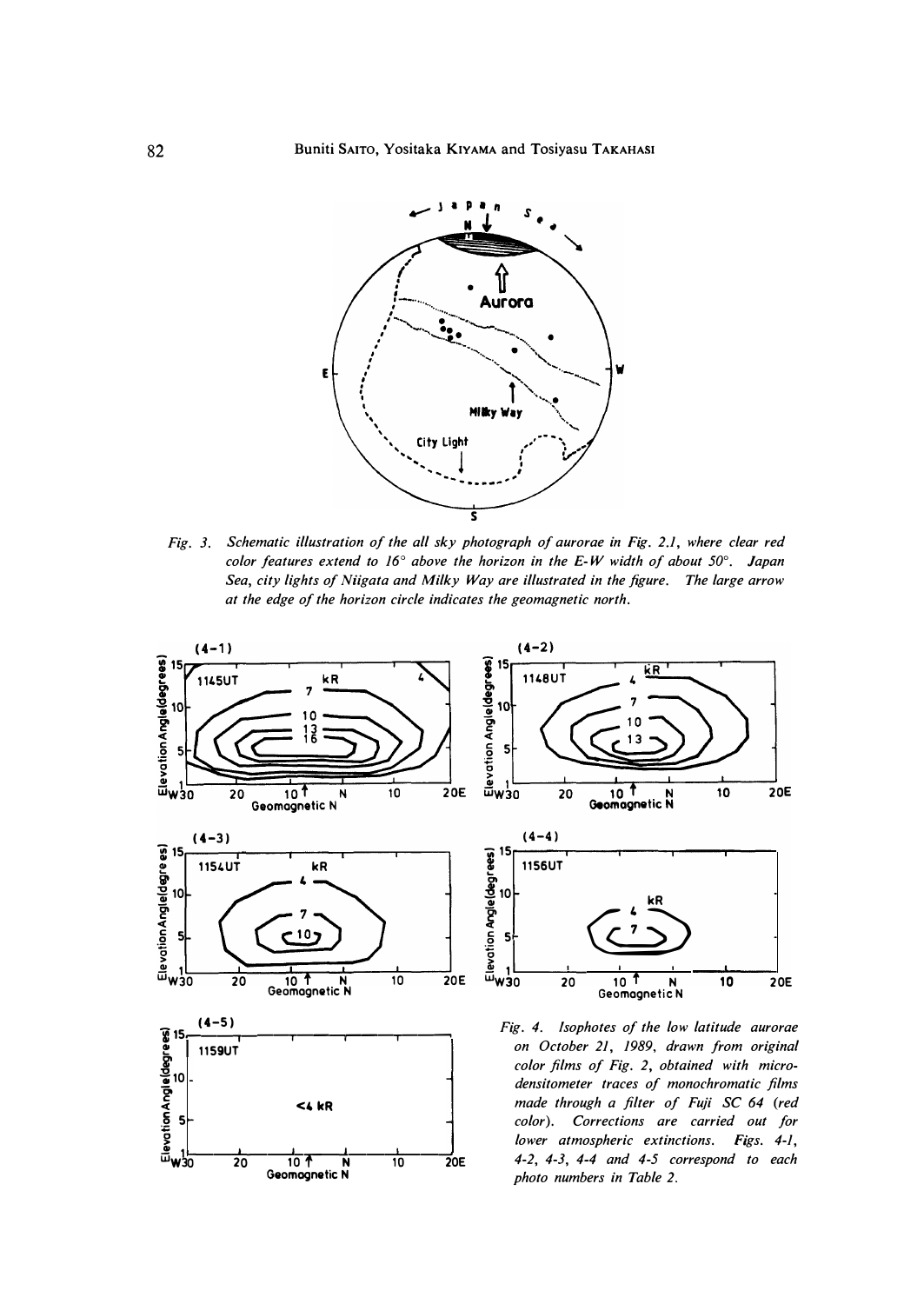| Photo No. | Start time, UT | Exposure time, min |
|-----------|----------------|--------------------|
|           | 1145           |                    |
|           | 1148           |                    |
|           | 1154           |                    |
|           | 1156           |                    |
|           | 1159           |                    |

*Table 2. Series of five photographs of low latitude aurorae.* 

| Fabry-Perot spectrometer | TROPEL, Inc., Model 360    |                                     |  |
|--------------------------|----------------------------|-------------------------------------|--|
|                          | Piezo material             | PZT Ceramic                         |  |
|                          | Scanning range             | 2000 nm/1500 V                      |  |
|                          | Sweep rate                 | 16 Ways                             |  |
|                          | Scanning speed             | 533 nm/400 V/20 s                   |  |
|                          | <b>Nonlinearities</b>      | 0.986                               |  |
| Etalon plates            | Effective diameter         | $50 \text{ nm}$                     |  |
|                          | Reflectivity               | $0.926$ at 5577 Å                   |  |
|                          | <b>Flatness</b>            | $\lambda$ /400 at 3940 Å            |  |
|                          | <b>Flatness finess</b>     | 83.9 at 5577 Å                      |  |
|                          | Spherical defect           | $30 \text{ nm}$                     |  |
|                          | Spacing                    | $20 \text{ nm}$                     |  |
| Objective lens           | Diameter                   | 53 mm                               |  |
|                          | Focal length               | $198 \text{ mm}$                    |  |
|                          | Aperture                   | $0.716$ mm                          |  |
|                          | Instrumental field of view | $0.21^\circ$                        |  |
| Interference filter      | Diameter                   | $50 \text{ mm}$                     |  |
|                          | Half-width                 | $65 \text{ Å}$                      |  |
|                          | Peak transmission          | 81%                                 |  |
|                          | Peak wavelength            | 5579 Å                              |  |
| Free spectral range      |                            | $0.078 \text{ Å} (0.25 \text{ cm})$ |  |
| Photon count             | Photomultiplier            | <b>EMI-9558 B</b>                   |  |
|                          | Pulse height analyzer      | Ino-Tech, Inc., Model<br>IT-5200    |  |
|                          | Channel                    | 1024                                |  |

*Table 3. Characteristics of Fabry-Perot scanning spectrometer.* 

event. The spectrometer characteristics are summarized in Table 3.

Figure 5 shows temperature-time record of the airglow spectral line, where temperatures are estimated from 10 minutes accumulated photon rates. Considering that the layer of 5577 Å airglow was located around the height of  $100 \text{ km}$ , it is concluded that no auroral effect appeared in the lower thermosphere during the expansion phase of the geomagnetic substorm of 1140-1200 UT.

Figure 6 shows an expected location of the low latitude aurorae in the meridian plane. The central region of strong auroral emission is considered to be located at the height of 400 km, and its southern border is in the vicinity of 43*°* geomagnetic line of force.

It is interesting to compare Fig. 6 with that of February 11, 1958 event, which is known as the lowest latitude aurora ever observed (BELON and CLARK, 1959; CLARK and BELON, 1959). By Japanese observations its southern border was estimated ap-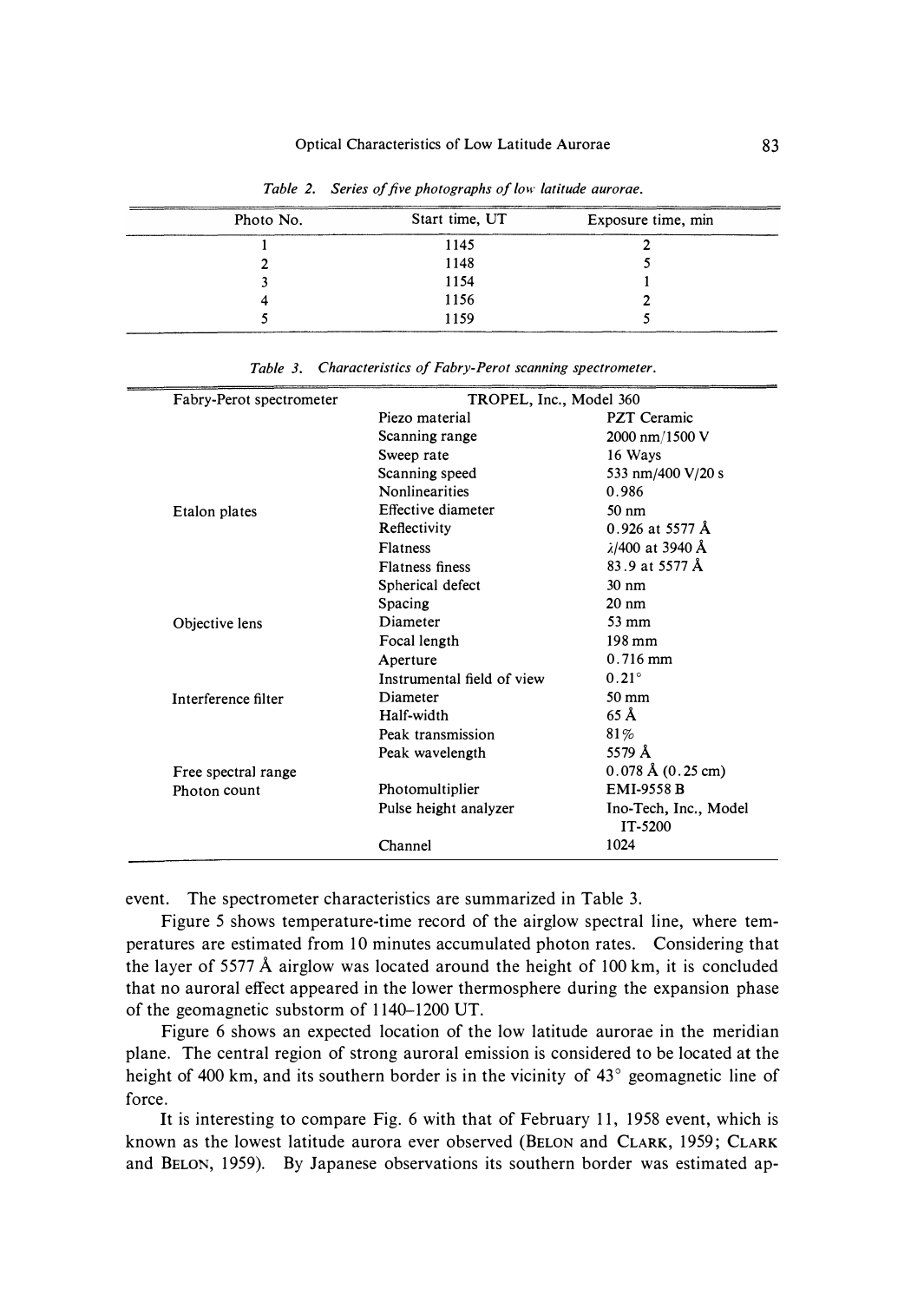

*Fig. 5. Time variations of the Doppler temperature of the airg!ow 5577 A emission in the zenith direction, observed by the Fabry-Perot scanning spectrometer during the low-latitude aurora event on October 21, 1989, at Niigta. The most active period of the geomagnetic disturbance at 1140-1200 UT is indicated by a bold line on the abscissa.* 



**Geomagnetic Latitude,with Geomagnetic Lines of Force** 

*Fig. 6. An expected location of the low latitude aurora on October 21, 1989, in the meridian plane. In this photometric cross-section, the central region of strong auroral emission is located at the height of 400 km and its southern border is in the vicinity of 43° geomagnetic line of force.* 

proximately to be on the 40*°* geomagnetic line of force (HIKOSAKA, 1958). With TINSLEY's model of low latitude aurorae (TINSLEY *et al.,* 1982, 1984), the location of the aurorae on October 21, 1989, is believed to be 3 *°* higher in geomagnetic latitude than that of February 11, 1958 event.

In conclusion, from the series of all-sky photographs observed on October 21, 1989, the central emission region with the intensity above 10 kR was located around the height of 400 km and its southern border was in the vicinity of geomagnetic line of force at 43*°* during 1140-1147 UT, the most active period of geomagnetic storm. The airglow photometer in the zenith direction showed a small increase of 80 Rayleighs in 6300 A emission during the active period. From the Doppler temperature of the airglow 5577 A line obtained by Fabry-Perot scanning spectrometer at the zenith, it can be concluded that no auroral effect appeared in the lower thermosphere near 100 km during the night.